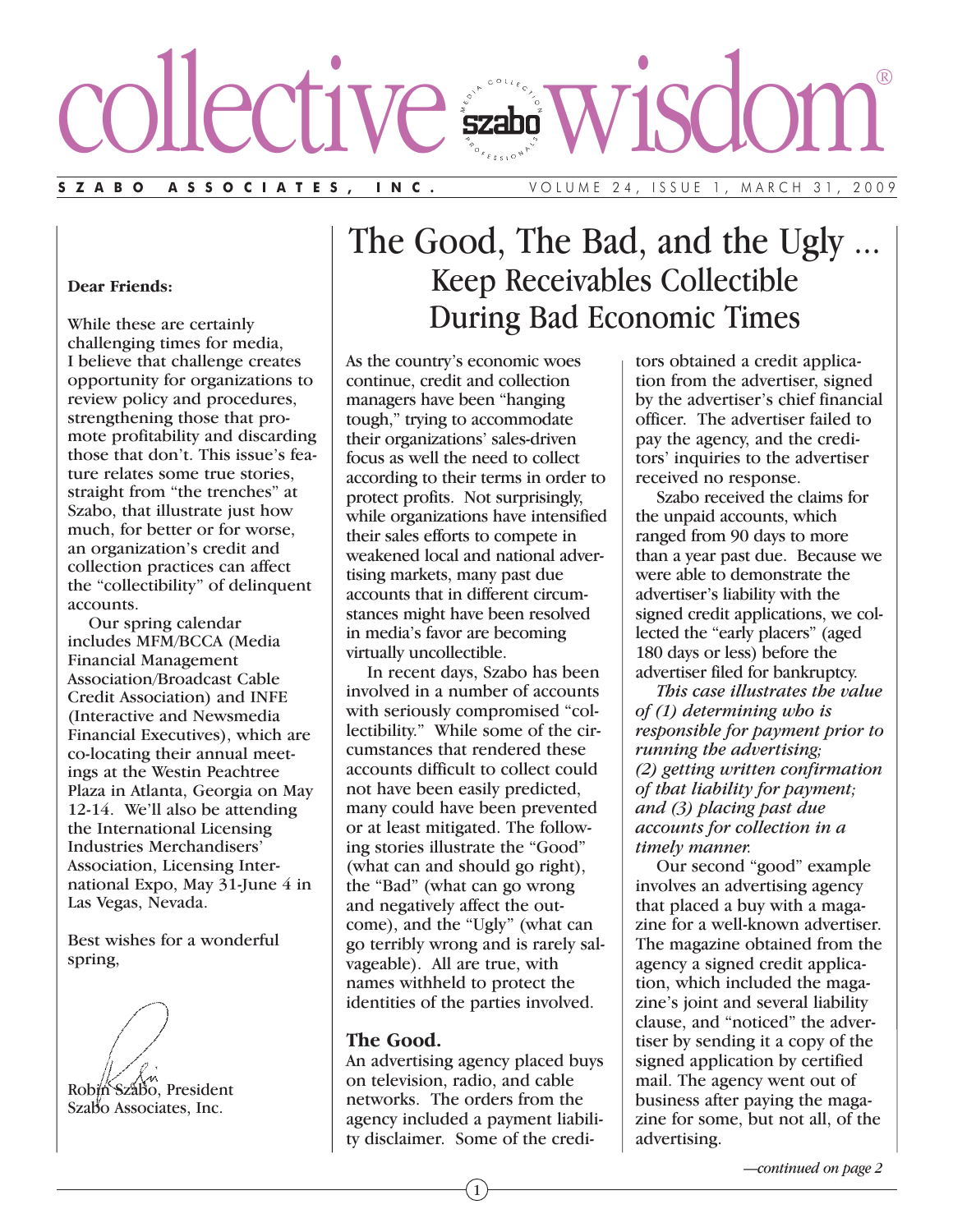# *Good, Bad, Ugly—*

# *—continued from page 1*

Upon receiving the claim, Szabo contacted the advertiser, who initially refused to pay on the basis that its contract had been solely with the agency. After presenting the credit application on the agency as evidence that the advertiser had been notified of the magazine's joint and several liability position, we were able to collect not only the amount that the advertiser had not paid the agency, but also 50% of the amount that the advertiser had paid the agency but that the agency had not paid the magazine.

*This case illustrates the value of (1) getting a signed credit application; (2) including a joint and several liability clause in the credit application; and (3) notifying all parties involved in the buy, in a verifiable manner, of your joint and several liability position.*

# **The Bad.**

A large national banking institution (the advertiser) contracted with a large and well-known advertising agency, which the advertiser paid in full for a July through September schedule. In mid-September, the advertiser filed for bankruptcy. The agency, concerned that the bankruptcy court may issue a preference demand for the money it received from the advertiser, sent letters to the stations stating that (1) the stations would receive only 75% of the amount due, with the agency holding back the remaining 25%; (2) if the agency received a preference demand, the agency would be allowed to renegotiate the amount owed the stations; (3) if the demand were for an amount greater than the amount already paid to the stations, the stations would have

to share the financial burden of the demand; and  $(4)$  the stations would have to pay the legal cost of the preference defense.

As is the case with most advertising agencies, this agency operates on a sequential liability basis, which obligates the agency to pay the station if the agency has been paid by the advertiser. By the agency's own stated position, it would seem clear that the stations should be fully paid; however, when faced with the possibility of having to pay the money back because it might be deemed a preference payment, the agency attempted to alter its own liability position.

Attempts by agencies to protect themselves from preference actions are nothing new. In 2006, Omnicom's OMD unit, the third largest media buyer in the world, attempted to proactively eliminate this risk by amending its sequential liability clause. The additional wording—-*"In the event Agency returns to the advertiser any such amount paid Agency by the advertiser, then Media Company will similarly repay such amount to Agency and look solely to advertiser for payment"*—was removed after meeting strong objections by media. (See *Collective Wisdom*, December 2006.)

We categorize this case as "bad" rather than "ugly" because there is a fair chance that the agency will prevail in court by showing that the advertiser's payment was made "in the ordinary course of business." (See *Collective Wisdom*, December 2004.) On the other hand, without this resolution, chances are that recovery will be difficult and partial at best. So how could the balance of risk have been shifted in media's favor?

As some agencies and buying services have been not only reactive but also proactive in their attempts to limit their liability for payment, so should media!

Simply holding a position without ensuring that all parties are aware that you intend to enforce it is akin to having a guard dog that is missing all its teeth.

*This case illustrates the importance of (1) recognizing the failure of the sequential liability position, which virtually all agencies hold, to allow media fair recourse in the event of nonpayment or preference actions; (2) holding a joint and several liability position and notifying all parties involved prior to running the advertising; (3) reiterating your joint and several position on every invoice and written communication; and (4) monitoring troubled industries. Although the advertiser in this case paid the agency in full, the stations incurred risk because of the advertiser's subsequent bankruptcy, exposing the stations to the risk of preference actions.*

# **The Ugly.**

The advertiser contracted with an agency for a January through March schedule and paid the agency for January and February. The agency subcontracted with a large, well-known media buying service. Prior to billing the advertiser for March, the agency went out of business. The buying service received no payment at all.

The advertiser, unaware that the agency had subcontracted with the buying service, refused to pay the stations for March because its contract was with the agency only. The stations did not want to pursue the subcontracted buying service because it is a major player in the business. Because of their strong sales-driven focus, the stations did not want to pursue payment from the advertiser either.

*This case illustrates that (1) complete disclosures could*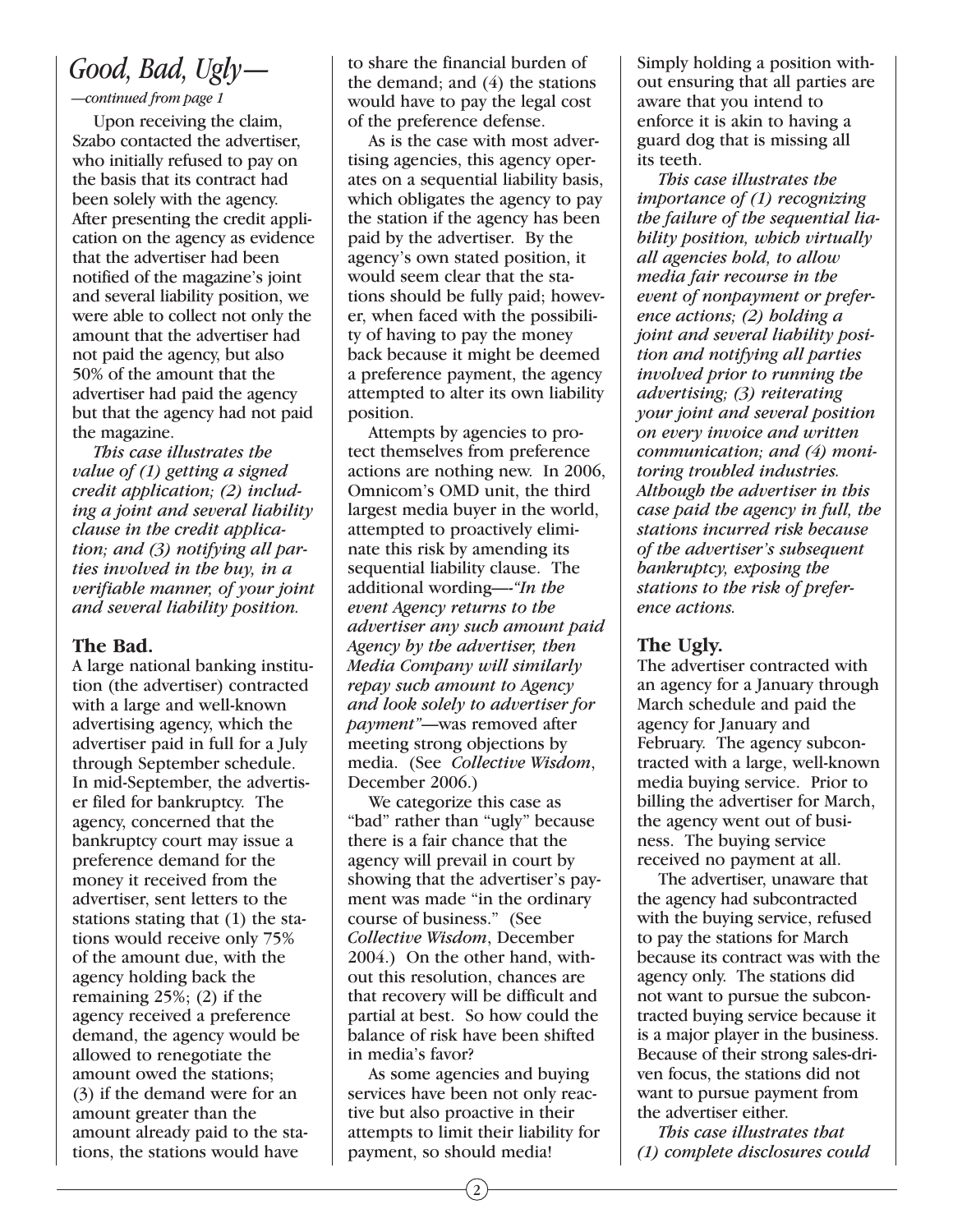*have prevented this case from becoming an "ugly" scenario in which the stations have no acceptable recourse. The stations should have asked the agency if there was to be any third party involvement in the buy; and (2) all participants the advertiser, agency and buying service—should have received notice of the stations' joint and several liability position.*

Our second "ugly" example involves a large, reputable, 50 year-old advertising agency with a roster of sizeable accounts, including its state's Lottery. The patriarch of the agency died, leaving the business in the hands of his children. The children failed to run the agency wisely, factoring their accounts receivable and pledging all assets to a bank to secure financing. The bank called the agency's note, while millions of dollars were still owed the agency by the Lottery. The Lottery wanted the money to be paid to media, which had not yet received payment; however,

since the bank had perfected its security interest, the Lottery was required to pay the bank instead of the media properties.

*This case illustrates (1) the risk of doing business with agencies without proper due diligence. Media had no signed credit application and no joint and several liability clause; and (2) media's failure to recognize the "red flag" raised by the agency's change in operations, although they were aware of the owner's death. Had they paid proper attention to the impact that the new managers were having on the business and enforced payment terms, the damage may have been mitigated or avoided.*

Our final story is a simple one, but equally "ugly." The station had the credit application of an agency on file. The agency submitted a large order, which also included a disclaimer stating that the agency was not responsible for payment to media if the advertiser failed to pay the agency. The station's sales manager, without consulting with or notifying his business depart-

3



"When we said we were willing to work with you, Floyd, we were talking about a plan to pay down your past due account." ment, honored the agency's request to sign the order (and sequential liability clause) and return it to the agency. The agency refused to pay media because the advertiser failed to pay and went out of business.

*This case illustrates (1) the need to consistently adhere to your organization's joint and several liability position. By signing off on the agency's sequential liability clause, the sales manager effectively eliminated any argument that could have been made regarding the agency's responsibility for payment. Even if the signed credit application on file included a joint and several liability position, the clause would have been invalidated by the sales manager's signature on the later document; and (2) the importance of cooperation and communication between departments. Had sales given credit and collections the opportunity to review the agency's document, chances are that this problem would have been avoided.*

In bad economic times, prudent credit practices and disciplined collection processes are essential for maintaining profitability. When credit and collections take a back seat to the quest for sales, collection efforts often become inconsistent and getting paid becomes increasingly difficult. Here are a few tips for maintaining profitability during these uncertain times:

**1. Know exactly who is responsible for payment and get signed documentation to prove it.** While contracts are best, signed credit applications are a close second.

**2. Include a joint and several liability clause on contracts, credit applications, invoices, and all written communications with the customer.**